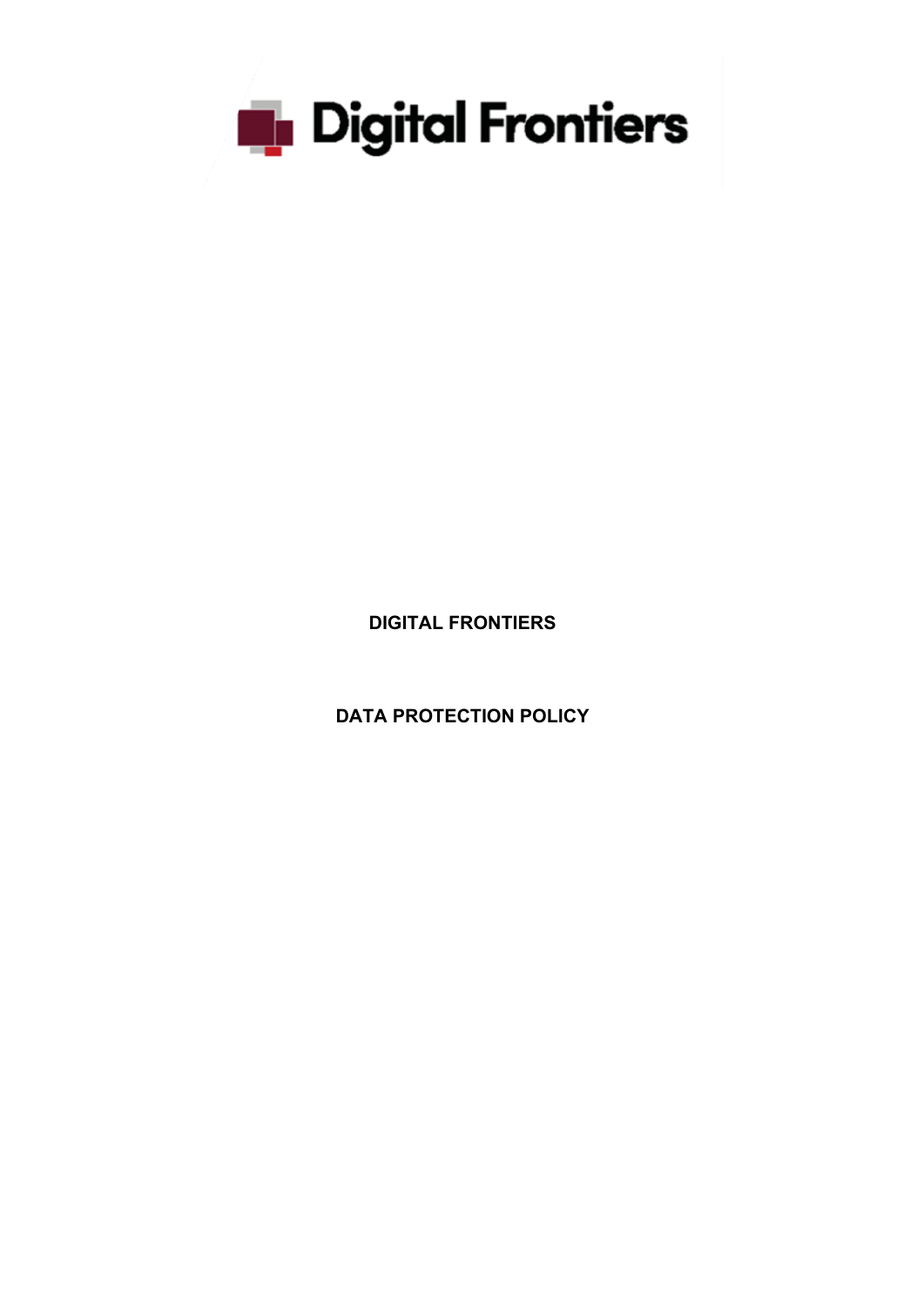## 1. **INTRODUCTION AND PURPOSE**

- 1.1. This policy ("**Policy**") sets out the data protection principles and procedures of Digital Frontiers, a non-profit company registered in the Republic of South Africa under registration number 2017/127296/08, whose registered office is at Office No.3, Watershed, 17 Dock Road, V&A Waterfront, Cape Town, 8002 (the "**Organisation**").
- 1.2. In particular, this Policy summarises how the Organisation processes **personal information** belonging to, amongst others, its staff, business contacts, clients, and suppliers ("**data subjects**").
- 1.3. The Organisation takes the privacy of **personal information** very seriously, and is committed to **processing personal information** in accordance with data protection legislation, including the Protection of Personal Information Act (No. 4 of 2013) ("**POPI**") and, where applicable, the General Data Protection Regulation (EU 2016/679) ("**GDPR**"), which includes the retained EU law version of GDPR as it forms part of the law of the United Kingdom, and any other data protection legislation and/or regulation applicable to the Organisation (collectively, the "**Data Protection Laws**").
- 1.4. This Policy is made available on the Organisation's websites (https://digitalfrontiersinstitute.org/ and https://gateway.academy/).
- 1.5. The Organisation's **Information Officer's** details are:

| <b>Information Officer:</b> | lesrafeel Jakoet          |
|-----------------------------|---------------------------|
| Telephone:                  | + 27 (0) 21 201 7299      |
| E-mail:                     | data@digitalfrontiers.org |

1.6. This Policy uses terminology defined in POPI (these terms appear in bold). Please see paragraph 22 of this Policy for the definitions applicable to this terminology and for guidance in interpreting this Policy.

# 2. **SCOPE**

The procedures and principles set out in this Policy must be followed at all times by the Organisation's employees, agents, contractors, affiliates, and other parties working on behalf of the Organisation, including third-party **operators processing personal information** on the Organisation's behalf. No **personal information** must be **processed** for or on the Organisation's behalf unless **processed** in accordance with this Policy.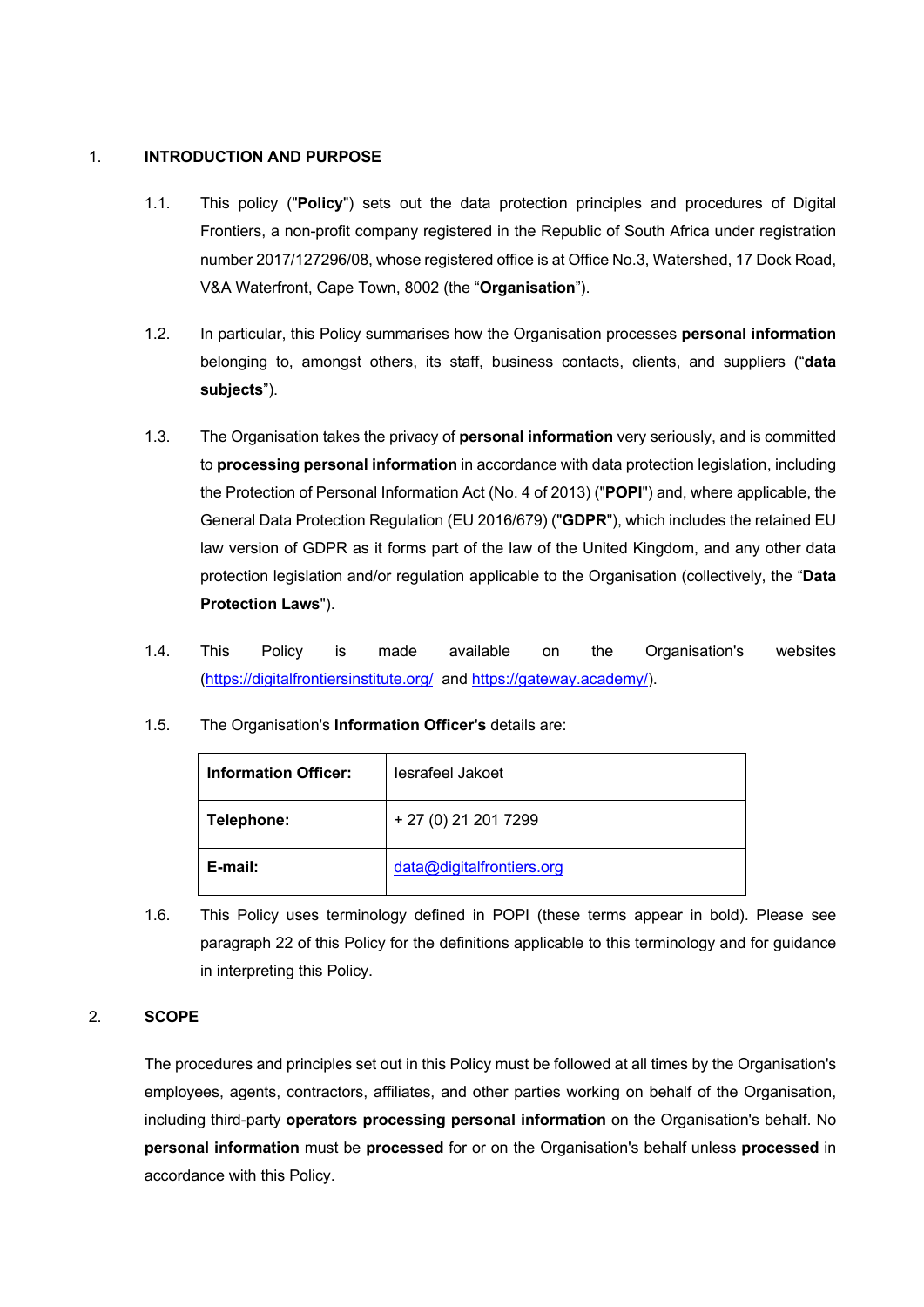#### 3. **INFORMATION OFFICER**

- 3.1. The **Information Officer** is responsible for administering this Policy and for developing and implementing any applicable related policies, procedures, and/or guidelines.
- 3.2. The **Information Officer** is tasked with ensuring that all employees, agents, contractors, affiliates, and other parties working on behalf of the Organisation, including third-party **operators**, comply with this Policy and, where applicable, implement all such practices, processes, controls, and training as is reasonably necessary to ensure such compliance.
- 3.3. Any questions relating to this Policy or to Data Protection Laws should be referred to the Organisation's **Information Officer**.
- 3.4. The Organisation's employees, agents, contractors, affiliates, and other parties working on behalf of the Organisation, including third-party **operators processing personal information** on the Organisation's behalf must consult the **Information Officer** in the following cases:
	- 3.4.1. if there is any uncertainty relating to the lawful basis on which **personal information** is to be collected, held, and/or **processed**;
	- 3.4.2. if **consent** is being relied upon in order to collect, hold, and/or **process personal information**;
	- 3.4.3. if there is any uncertainty relating to the retention period for any particular type(s) of **personal information**;
	- 3.4.4. if any assistance is required in dealing with the exercise of a data subject's rights (including, but not limited to, the handling of a subject's request/s);
	- 3.4.5. if a **personal information breach** (whether suspected or actual) has occurred;
	- 3.4.6. if there is any uncertainty relating to security measures (whether technical or organisational) required to protect **personal information**;
	- 3.4.7. if **personal information** is to be shared with third parties (whether such third parties are acting jointly as **responsible parties** or operators);
	- 3.4.8. if **personal information** is to be transferred outside of the country in which it is originally **processed** and there are questions relating to the legal basis on which to do so;
	- 3.4.9. when any significant new **processing** activity is to be carried out, or significant changes are to be made to existing **processing** activities;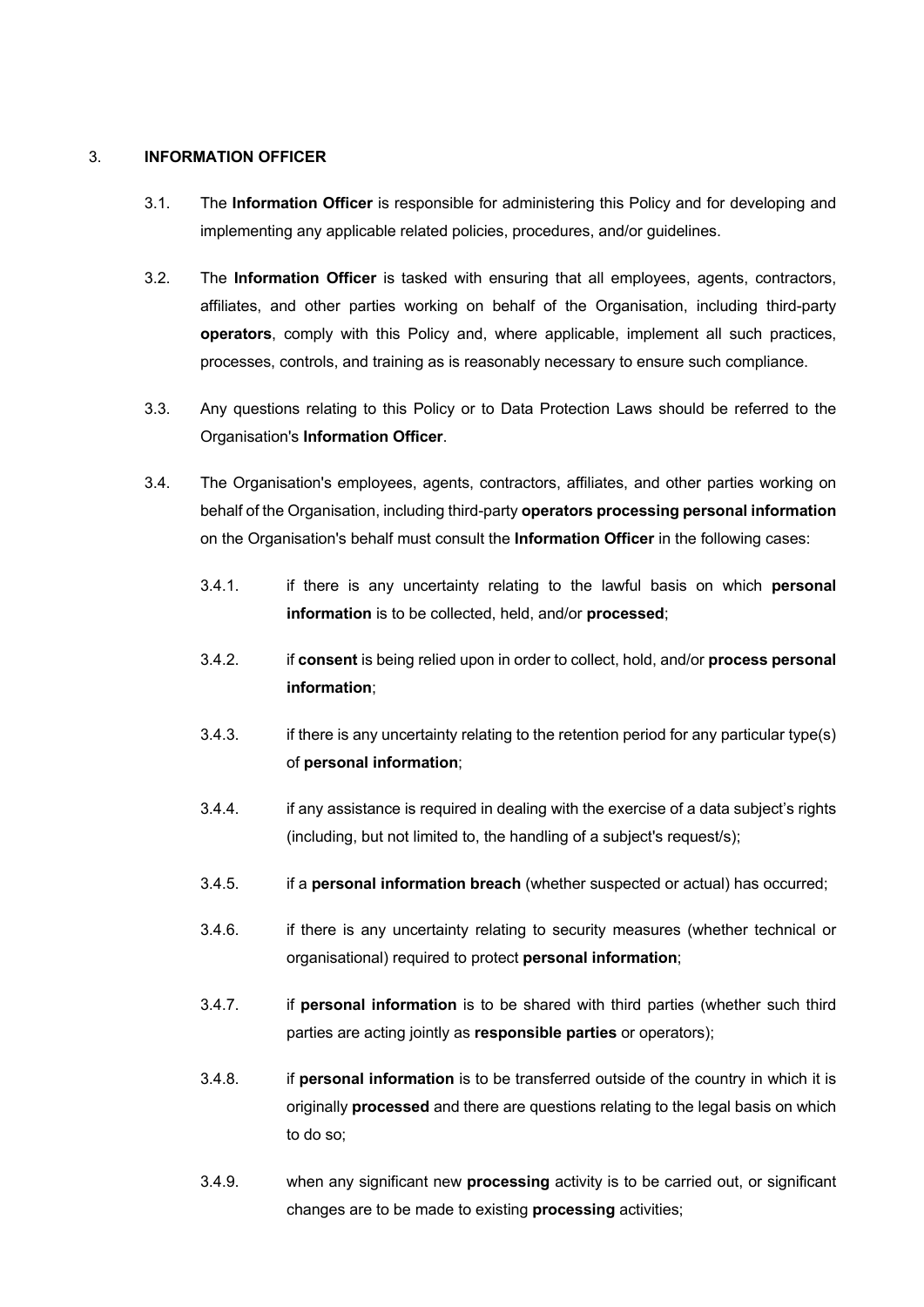- 3.4.10. when **personal information** is to be used for purposes different to those for which it was originally collected;
- 3.4.11. if any automated **processing**, including profiling or automated decision-making, is to be carried out; or
- 3.4.12. if any assistance is required in complying with the law applicable to direct marketing.

## 4. **THE RIGHTS OF DATA SUBJECTS**

Data subjects have the right to have their **personal information processed** in accordance with the conditions for the lawful **processing** of **personal information** as referred to in Chapter 3 of POPI. The Organisation is committed to upholding the rights of data subjects, which rights include:

- 4.1. the right to be notified;
- 4.2. the right of access;
- 4.3. the right to rectification;
- 4.4. the right to correction, destruction or erasure;
- 4.5. the right to object to or restrict **processing**;
- 4.6. the right to data portability;
- 4.7. rights with respect to automated decision-making and profiling;
- 4.8. the right to complain to the **Regulator**; and
- 4.9. the right to institute civil proceedings in relation to its **personal information**.

# 5. **DATA PROTECTION PRINCIPLES**

- 5.1. The Organisation is committed to promoting and upholding the conditions for the lawful **processing** of **personal information** as set out in POPI, being:
	- 5.1.1. accountability, as contemplated in section 8;
	- 5.1.2. **processing** limitation, as contemplated in sections 9 12;
	- 5.1.3. purpose specification, as contemplated in sections 13 14;
	- 5.1.4. further **processing** limitation, as contemplated in section 15;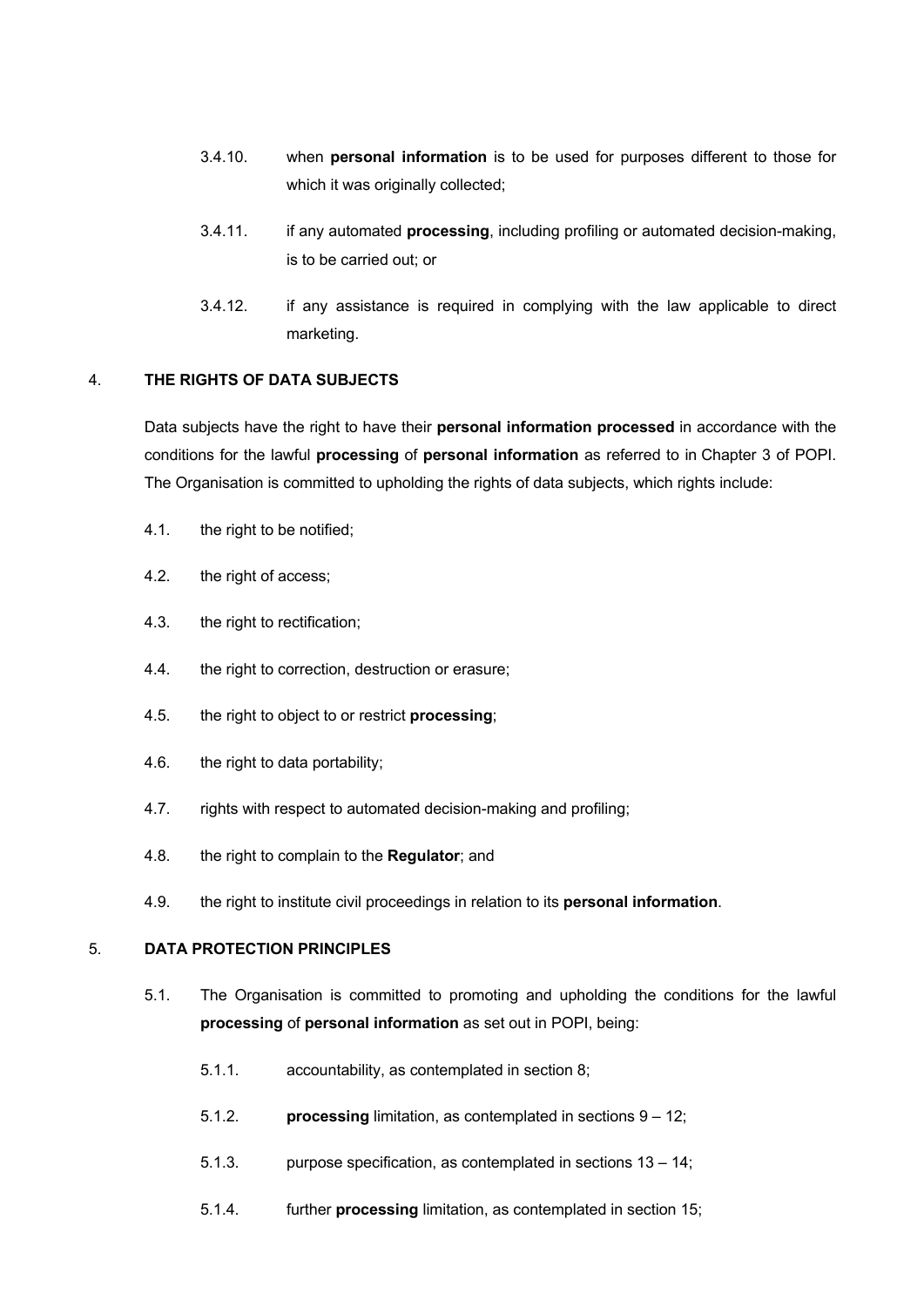- 5.1.5. information quality, as contemplated in section 16;
- 5.1.6. openness, as contemplated in sections 17 18;
- 5.1.7. security safeguards, as contemplated in sections 19 22; and
- 5.1.8. data subject participation, as contemplated in sections 23 25.
- 5.2. Accordingly, the Organisation is committed to **processing personal information** only in a manner that:
	- 5.2.1. is lawful and transparent;
	- 5.2.2. is specified, explicit, and legitimate, and for a particular purpose;
	- 5.2.3. is relevant, and limited to what is necessary in relation to the purposes for which it is **processed**;
	- 5.2.4. is accurate;
	- 5.2.5. permits identification of data subjects for no longer than is necessary or insofar as permitted by Data Protection Law; and
	- 5.2.6. ensures appropriate security of the **personal information**, including protection against unauthorised or unlawful **processing** and against accidental loss, destruction, or damage, using appropriate technical or organisational measures.

### 6. **PROCESSING OF PERSONAL INFORMATION**

- 6.1. The Organisation shall only **process personal information** if at least one of the following apply:
	- 6.1.1. the data subject (or a **competent** person, where the data subject is a **child**) **consents** to the **processing**;
	- 6.1.2. **processing** is necessary to carry out actions for the conclusion or performance of a contract to which the data subject is party;
	- 6.1.3. **processing** complies with an obligation imposed by law on the **responsible party**;
	- 6.1.4. **processing** protects a legitimate interest of the data subject;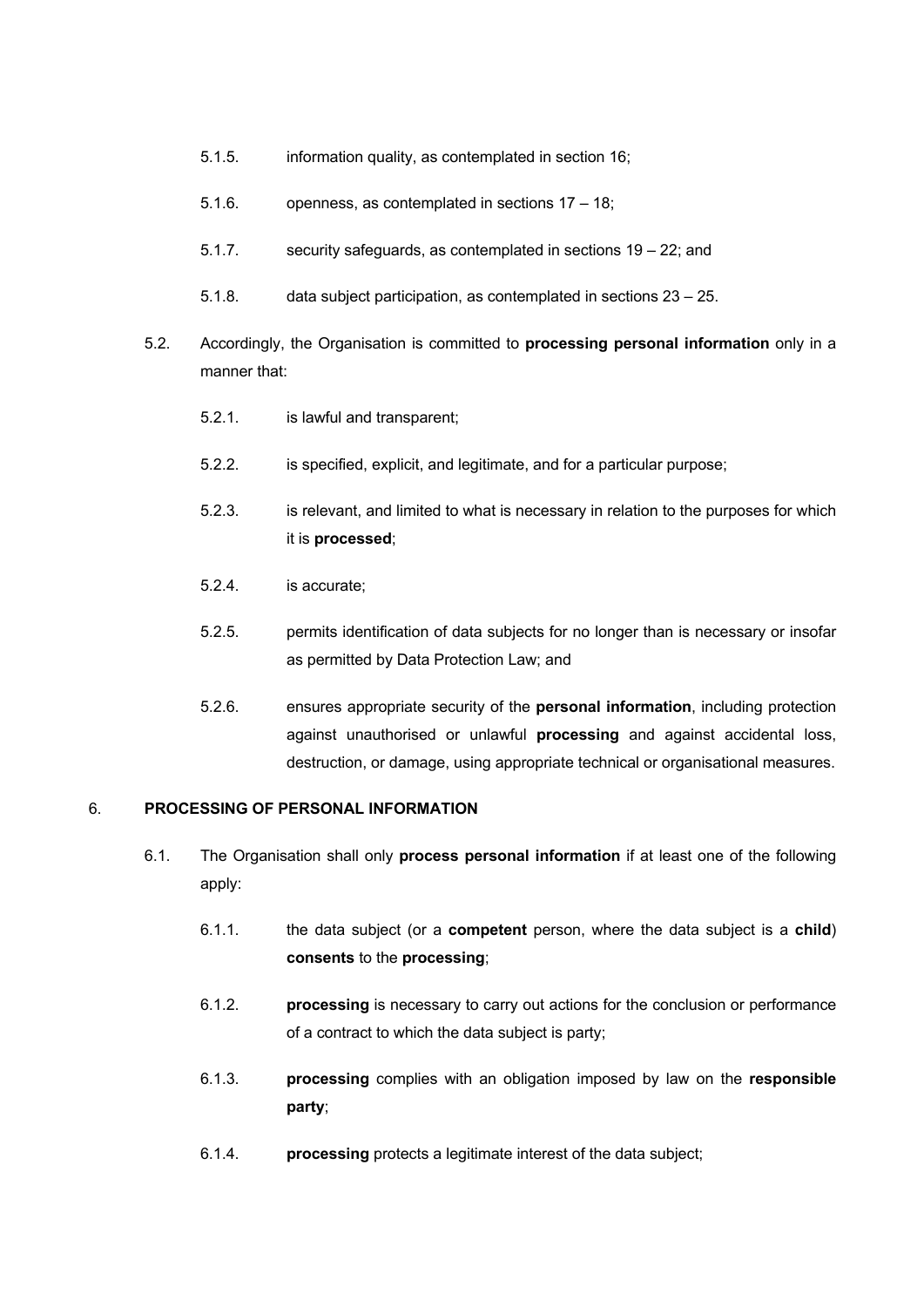- 6.1.5. **processing** is necessary for the proper performance of a public law duty by a public body; and/or
- 6.1.6. **processing** is necessary for pursuing the legitimate interests of the **responsible party** or of a third party to whom the information is supplied.
- 6.2. Where a person transmits any **personal information** to the Organisation which belongs to a third party, that person must warrant that they are authorised to do so and that the **processing** of the **personal information** by the Organisation is lawful.

# 7. **PROCESSING OF SPECIAL PERSONAL INFORMATION**

The Organisation shall only **process special personal information** in accordance with the provisions of Part B of POPI. The **processing** of **special personal information** shall be lawful if at least one of the following applies:

- 7.1. **processing** is carried out with the **consent** of a data subject;
- 7.2. **processing** is necessary for the establishment, exercise or defence of a right or obligation in law;
- 7.3. **processing** is necessary to comply with an obligation of international public law;
- 7.4. **processing** is for historical, statistical or research purposes to the extent that:
	- 7.4.1. the purpose serves a public interest and the **processing** is necessary for the purpose concerned; or
	- 7.4.2. it appears to be impossible or would involve a disproportionate effort to ask for **consent**, and sufficient guarantees are provided for to ensure that the **processing** does not adversely affect the individual privacy of the data subject to a disproportionate extent;
- 7.5. information has deliberately been made public by the data subject; or
- 7.6. where applicable, the provisions of sections 28 to 33 of POPI, as the case may be, are complied with.

### 8. **PROCESSING OF PERSONAL INFORMATION RELATING TO CHILDREN**

The Organisation shall only **process personal information** relating to a **child** in accordance with the provisions of Part C of POPI. The **processing** of **personal information** relating to a **child** shall be lawful if at least one of the following applies: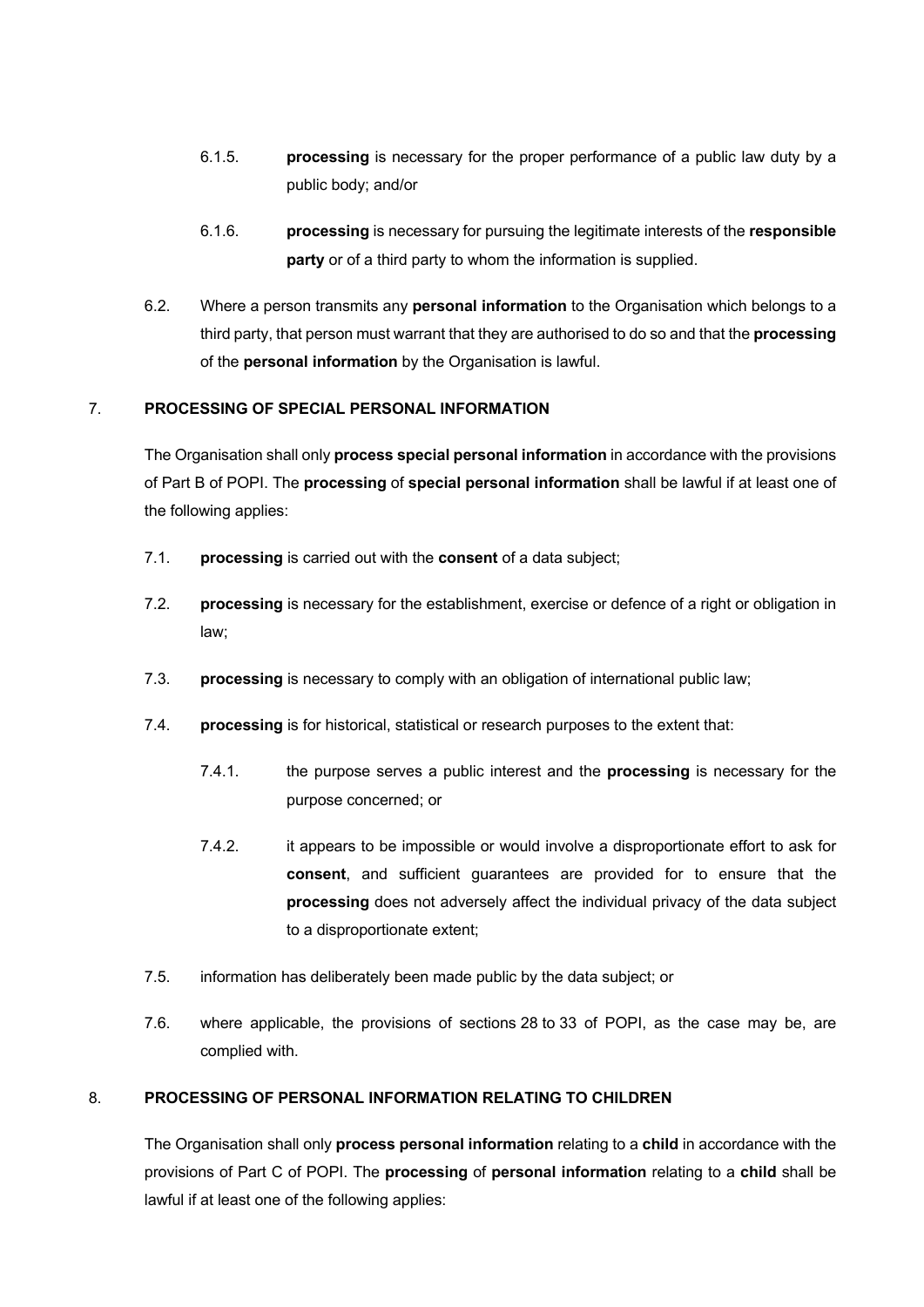- 8.1. the **processing** is carried out with the prior **consent** of a **competent** person;
- 8.2. the **processing** is necessary for the establishment, exercise or defence of a right or obligation in law;
- 8.3. the **processing** is for historical, statistical or research purposes to the extent that:
	- 8.3.1. the purpose serves a public interest and the **processing** is necessary for the purpose concerned; or
	- 8.3.2. it appears to be impossible or would involve a disproportionate effort to ask for **consent**, and sufficient guarantees are provided for to ensure that the **processing** does not adversely affect the individual privacy of the **child** to a disproportionate extent; and/or
- 8.4. the relevant **personal information** has deliberately been made public by the **child** with the **consent** of a **competent** person.

## 9. **ACCURACY OF PERSONAL INFORMATION**

- 9.1. The Organisation shall ensure that all **personal information** collected, **processed**, and held by it is kept accurate and up to date.
- 9.2. If any **personal information** is found to be inaccurate or out-of-date, the **Information Officer**  must be notified immediately.

### 10. **STORAGE AND RETENTION**

- 10.1. Personal information, is stored by the Organisation in the following ways and in the following locations:
	- 10.1.1. third-party servers, operated by, amongst others:
		- 10.1.1.1. Absolute Cloud Solutions (ACS), and located in Cape Town, South Africa;
		- 10.1.1.2. OpenCollab Pty, And located in Cape Town, South Africa;
		- 10.1.1.3. Tableau, and located in Seattle, USA;
	- 10.1.2. computers permanently located at the Organisation's business premises;
	- 10.1.3. laptop computers and other mobile devices provided by the Organisation to its employees, agents, and contractors;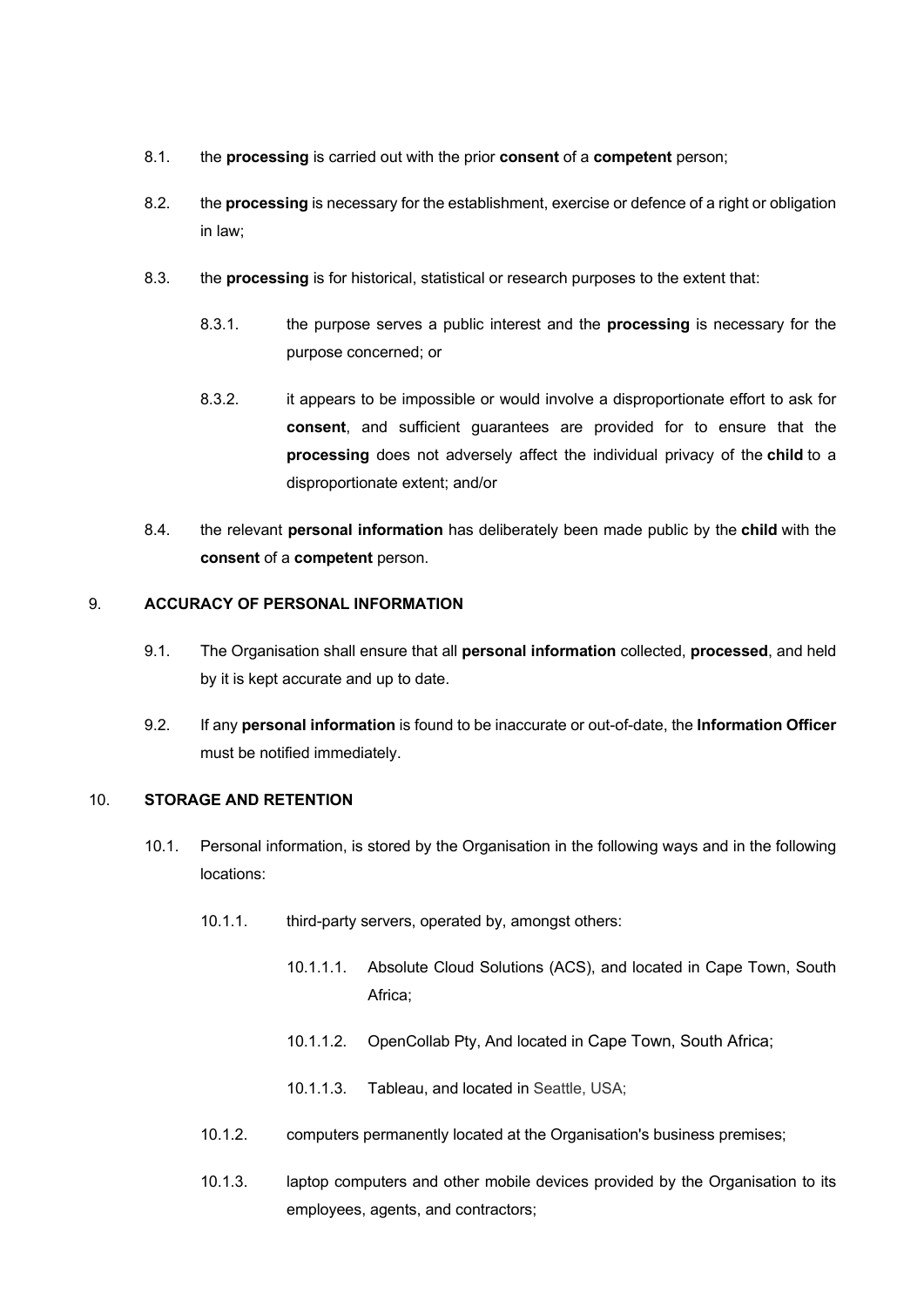- 10.1.4. computers and mobile devices owned by employees, agents, and contractors; and
- 10.1.5. physical records stored at the Organisation's premises, or the premises of the Organisation's partners/affiliates.
- 10.2. When **personal information** is no longer required, it will either be **de-identified**, or all reasonable steps will be taken to erase or otherwise dispose of it without delay.

### 11. **SECURE PROCESSING**

- 11.1. The Organisation shall ensure that all **personal information** collected, held, and **processed** by it is kept secure and protected against unauthorised or unlawful **processing** and against accidental loss, destruction, or damage.
- 11.2. All technical and organisational measures taken to protect **personal information** shall be regularly reviewed and evaluated to ensure their ongoing effectiveness and the continued security of **personal information**.
- 11.3. The Organisation will adhere to the following guidelines to protect against the confidentiality, integrity, and availability of all **personal information**:
	- 11.3.1. only those with a genuine need to access and use **personal information** and who are authorised to do so may access and use it;
	- 11.3.2. **personal information** must be accurate and suitable for the purpose for which it is collected, held, and **processed**; and
	- 11.3.3. authorised users must always be able to access the **personal information** as required for the authorised purpose or purposes.

# 12. **ACCOUNTABILITY AND RECORD-KEEPING**

- 12.1. A data protection impact assessment shall be conducted if any **processing** of **personal information** presents a significant risk to the rights and freedoms of data subjects.
- 12.2. The Organisation's data protection compliance will be regularly reviewed and evaluated by the Information Officer.
- 12.3. The Organisation will keep adequate internal records in respect of the **processing** of **personal information**.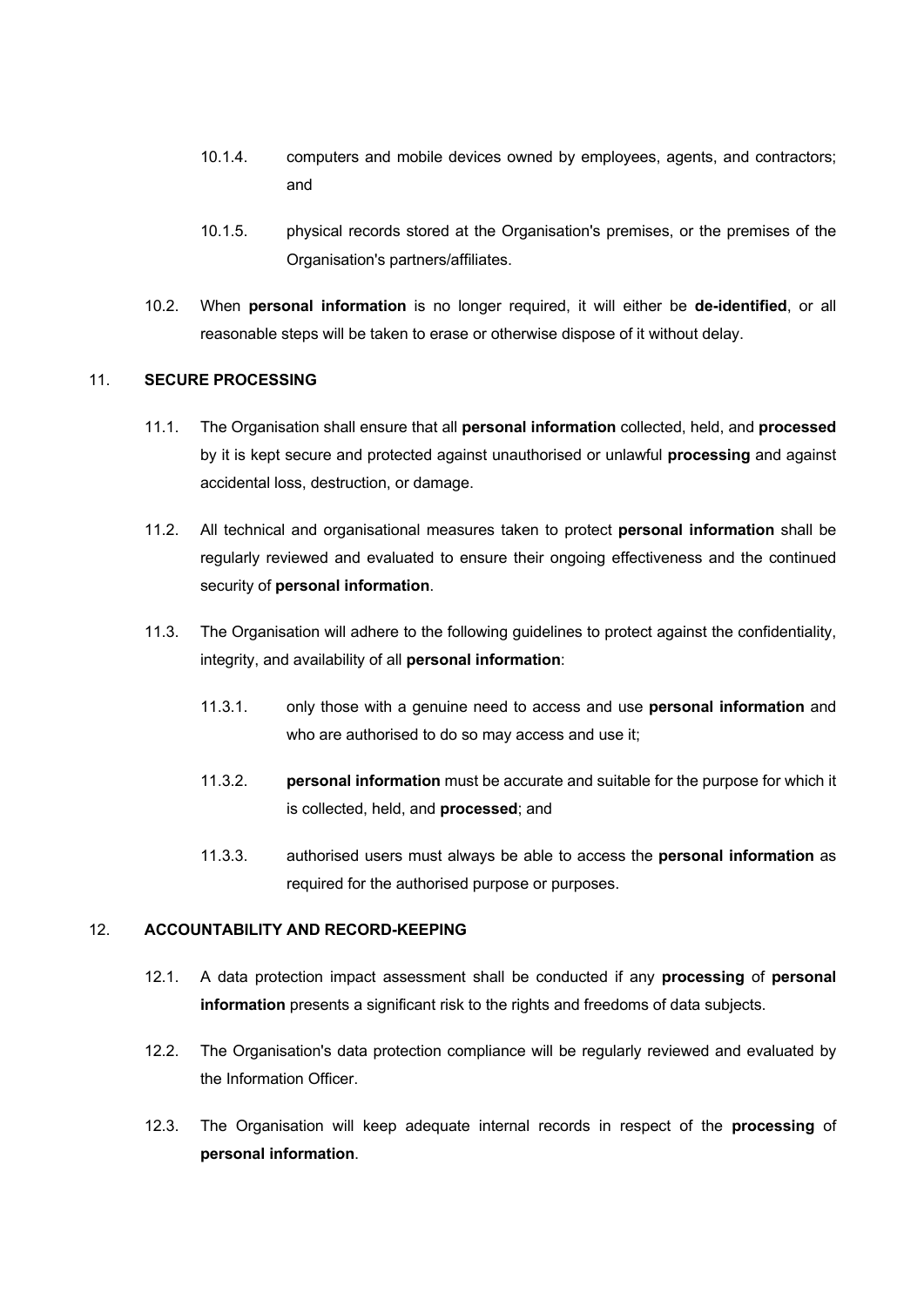### 13. **RECTIFICATION OF PERSONAL INFORMATION**

- 13.1. Data subjects have the right to require the Organisation to rectify any of their **personal information** that is inaccurate or incomplete. The Organisation shall comply with such requests timeously.
- 13.2. In the event that any affected **personal information** has been disclosed to third parties, those parties shall be informed of any rectification that must be made to that **personal information**.

#### 14. **ERASURE OF PERSONAL INFORMATION**

- 14.1. Data subjects have the right to request that the Organisation erases the **personal information** it holds about them in certain circumstances, for example, where the data subject withdraws its **consent** for the **processing** of its **personal information**.
- 14.2. Unless the Organisation has reasonable grounds to refuse to erase **personal information**, all requests for erasure shall be complied with timeously, and the data subject informed of the erasure.
- 14.3. If any **personal information** that is to be erased in response to a data subject's request has been disclosed to third parties, those parties shall be informed of the erasure (unless it is impossible or would require disproportionate effort to do so).

### 15. **RESTRICTION OF PERSONAL INFORMATION PROCESSING**

- 15.1. A data subject may request that the Organisation ceases **processing** the **personal information** it holds about them. If a data subject makes such a request, the Organisation shall retain only the amount of **personal information** concerning that data subject (if any) that is necessary to ensure that the **personal information** in question is not **processed** further, or unless otherwise required by law.
- 15.2. If any affected **personal information** has been disclosed to third parties, those parties shall be informed of the applicable restrictions on **processing** it (unless it is impossible or would require disproportionate effort to do so).

#### 16. **DATA PORTABILITY**

Data subjects have the right to receive a copy of their **personal information** in the Organisation's possession in a structured, commonly used and machine-readable format, and to request its transmission to another entity.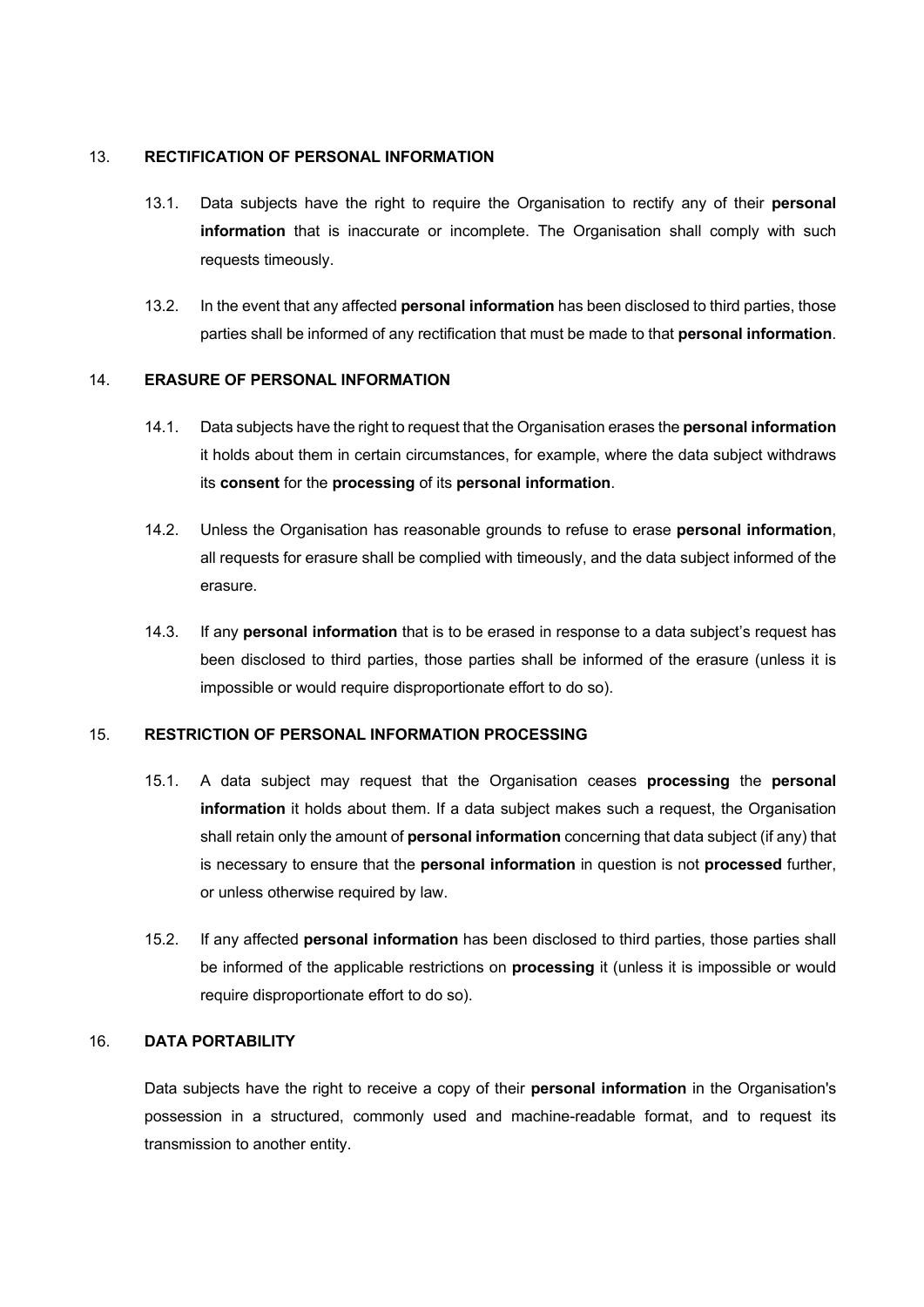### 17. **OBJECTIONS TO PROCESSING PERSONAL INFORMATION**

- 17.1. Data subjects have the right to object to the Organisation **processing** their **personal information** based on legitimate interests, for direct marketing (including profiling), and **processing** for research and statistics purposes.
- 17.2. Where a data subject objects to the Organisation **processing** their **personal information** based on its legitimate interests, the Organisation shall cease such **processing** immediately, unless it can be demonstrated that the Organisation's legitimate grounds for such **processing** override the data subject's interests, rights, and freedoms, or that the **processing** is necessary for the conduct of legal claims.
- 17.3. Where a data subject objects to the Organisation **processing** their **personal information** for direct marketing purposes, the Organisation shall cease such **processing** promptly.
- 17.4. Where a data subject objects to the Organisation **processing** their **personal information** for research and statistics purposes, the data subject must demonstrate grounds relating to his or her particular situation. The Organisation is not required to comply if the research is necessary for the performance of a task carried out for reasons of public interest.

### 18. **DIRECT MARKETING**

- 18.1. The Organisation shall obtain a data subject's prior **consent** for direct marketing (including email and text messaging), and shall not approach a data subject more than once for the purpose of obtaining their **consent** to direct marketing.
- 18.2. If a data subject objects to direct marketing, the Organisation shall comply with the request promptly.
- 18.3. The Organisation will not approach a data subject for purposes of direct marketing if that data subject has previously withheld **consent**.

### 19. **TECHNICAL AND ORGANISATIONAL SECURITY MEASURES**

- 19.1. Where possible, the following technical and organisational measures shall be implemented to protect the security of **personal information**:
	- 19.1.1. appropriate firewalls anti-virus protections should be implemented and regular malware scans shall be conducted;
	- 19.1.2. **personal information** should only transmitted over secure networks;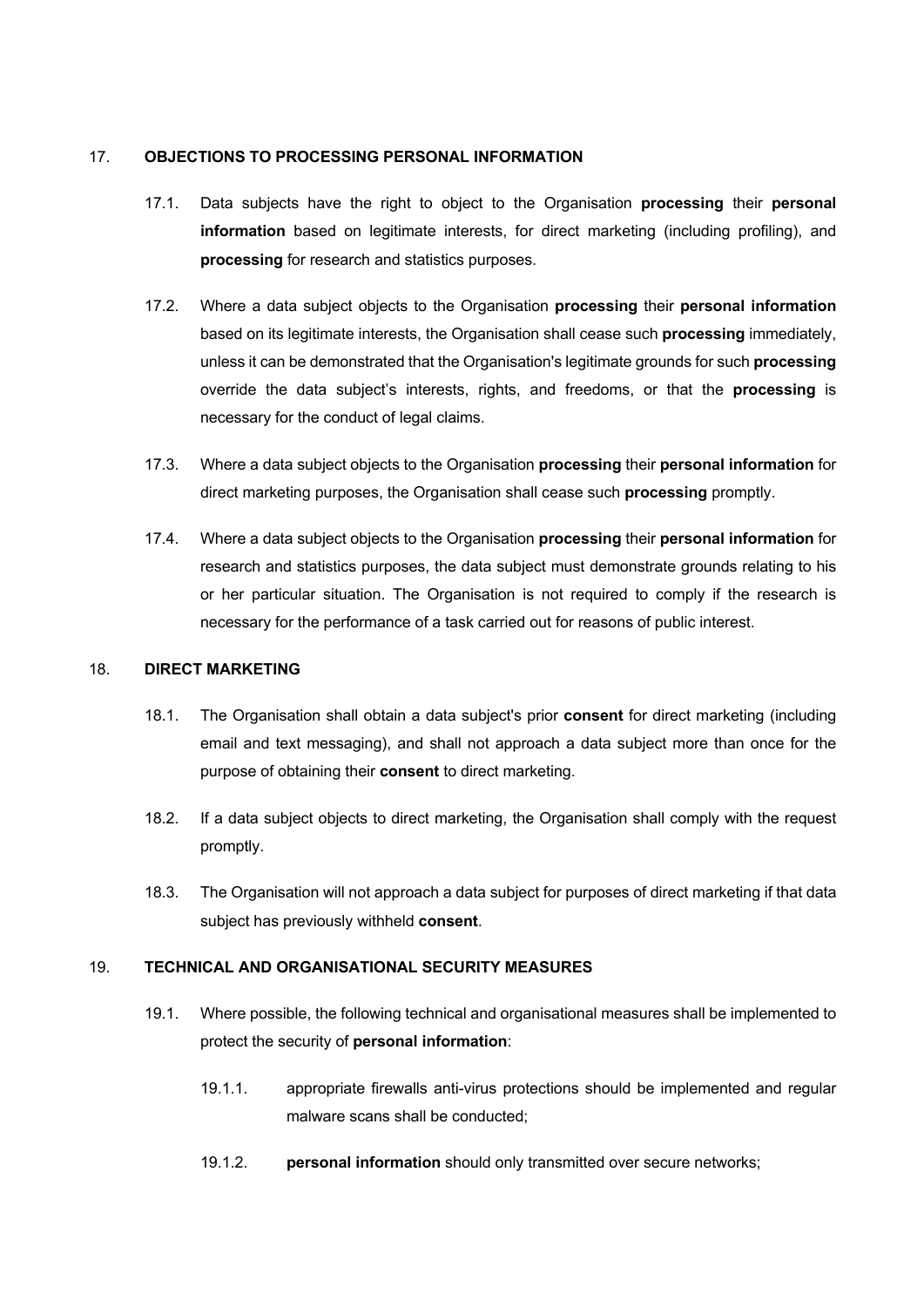- 19.1.3. all **personal information** transferred physically should be transferred in a suitable container and marked "confidential";
- 19.1.4. all hardcopies of **personal information**, along with any electronic copies stored on physical media should be stored securely and appropriate access control measures should be implemented;
- 19.1.5. no **personal information** may be shared informally, and if access is required in respect of any **personal information**, such access should be requested in writing;
- 19.1.6. **personal information** must be handled with care at all times and should not be left unattended;
- 19.1.7. all electronic copies of **personal information** will be stored securely using passwords and where appropriate, be encrypted;
- 19.1.8. all passwords used to protect **personal information** will be changed regularly;
- 19.1.9. no passwords will be written down or shared with others. If a password is forgotten, it must be reset using the applicable method; and
- 19.1.10. no unauthorised software may be installed on any computer or device owned by the Organisation, without prior written approval from the Information Officer.
- 19.1.11. all employees and other parties working on behalf of the Organisation will be bound to comply with the Data Protection Laws and this Policy;
- 19.1.12. all employees and other parties handling **personal information** on behalf of the Organisation will exercise care and caution when discussing any work relating to **personal information**;
- 19.1.13. the methods of collecting, holding, and **processing personal information** will be regularly evaluated and reviewed by the Information Officer; and
- 19.1.14. all agents, contractors, or other parties handling **personal information** on behalf of the Organisation will ensure that all persons who have access to such **personal information** are held to the same degree of care as contemplated in this Policy.
- 19.2. Where any agent, contractor or other party handling **personal information** on behalf of the Organisation fails in their obligations under the Data Protection Laws and/or this Policy, that party will indemnify and hold harmless the Organisation against any costs, liability, damages,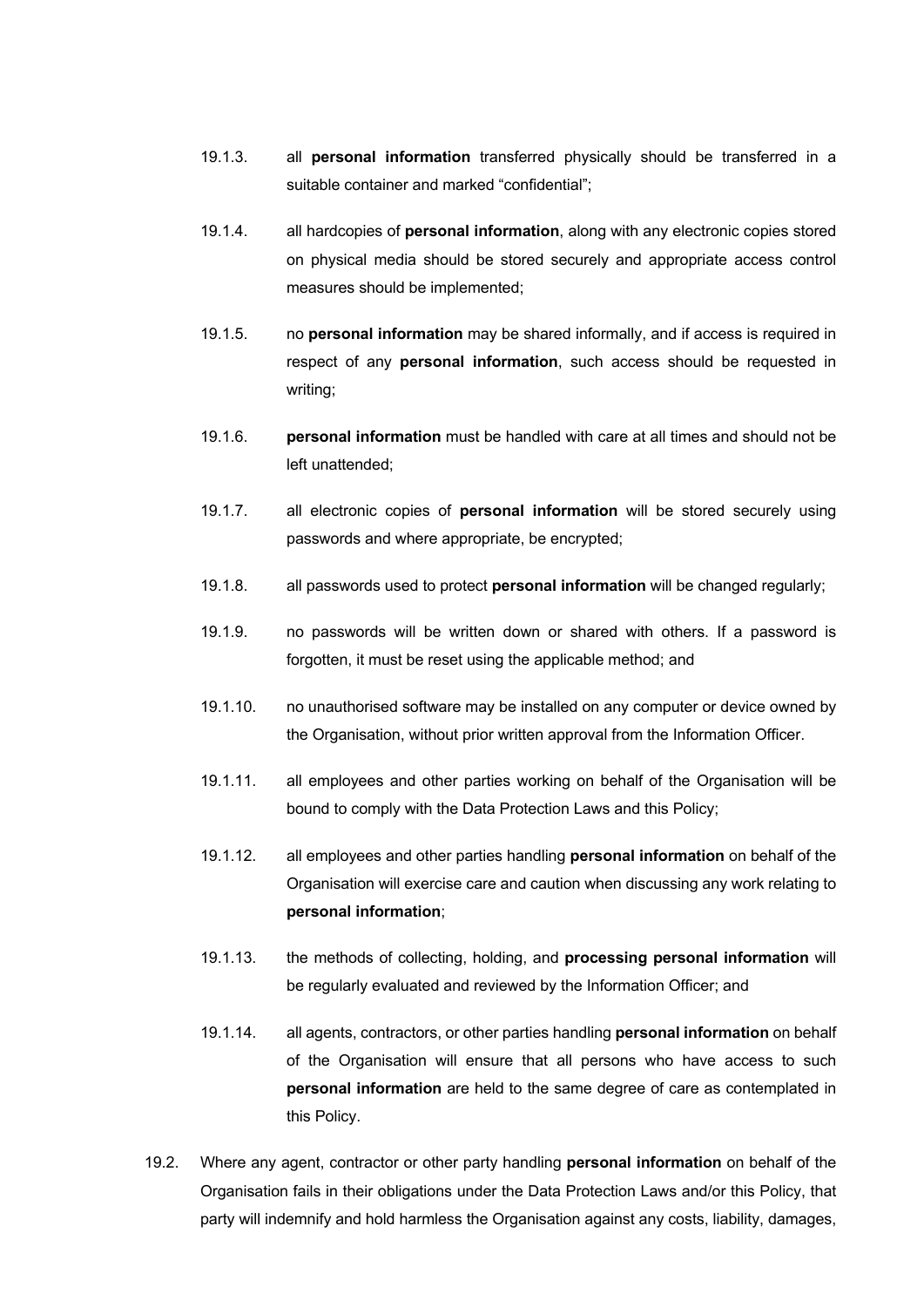loss, claims or proceedings which may arise out of that failure.

#### 20. **TRANSFERRING PERSONAL DATA ACROSS BORDERS**

The Organisation may, from time to time, transfer **personal information** to countries outside of the country in which the **personal information** was collected, but only where one of the following principles applies:

- 20.1. the third party who is the recipient of the information is subject to a law, binding corporate rules or binding agreement which provide an adequate level of protection that:
	- 20.1.1. effectively upholds principles for reasonable **processing** of the information that are substantially similar to the conditions for the lawful **processing** of **personal information** relating to a data subject who is a natural person and, where applicable, a juristic person; and
	- 20.1.2. includes provisions, that are substantially similar to this section, relating to the further transfer of **personal information** from the recipient to third parties who are in a foreign country;
- 20.2. the data subject **consents** to the transfer;
- 20.3. the transfer is necessary for the performance of a contract between the data subject and the **responsible party**, or for the implementation of pre-contractual measures taken in response to the data subject's request;
- 20.4. the transfer is necessary for the conclusion or performance of a contract concluded in the interest of the data subject between the **responsible party** and a third party; or
- 20.5. the transfer is for the benefit of the data subject, and:
	- 20.5.1. it is not reasonably practicable to obtain the **consent** of the data subject to that transfer;
	- 20.5.2. if it were reasonably practicable to obtain such **consent**, the data subject would be likely to give it.

# 21. **PERSONAL INFORMATION BREACH NOTIFICATION**

21.1. If an employee, agent, contractor, or other party working on behalf of the Organisation becomes aware of or suspects that a **personal information breach** has occurred, they will notify an **Information Officer** immediately, and will not attempt to investigate it themselves. All evidence relating to the **personal information breach** in question should be carefully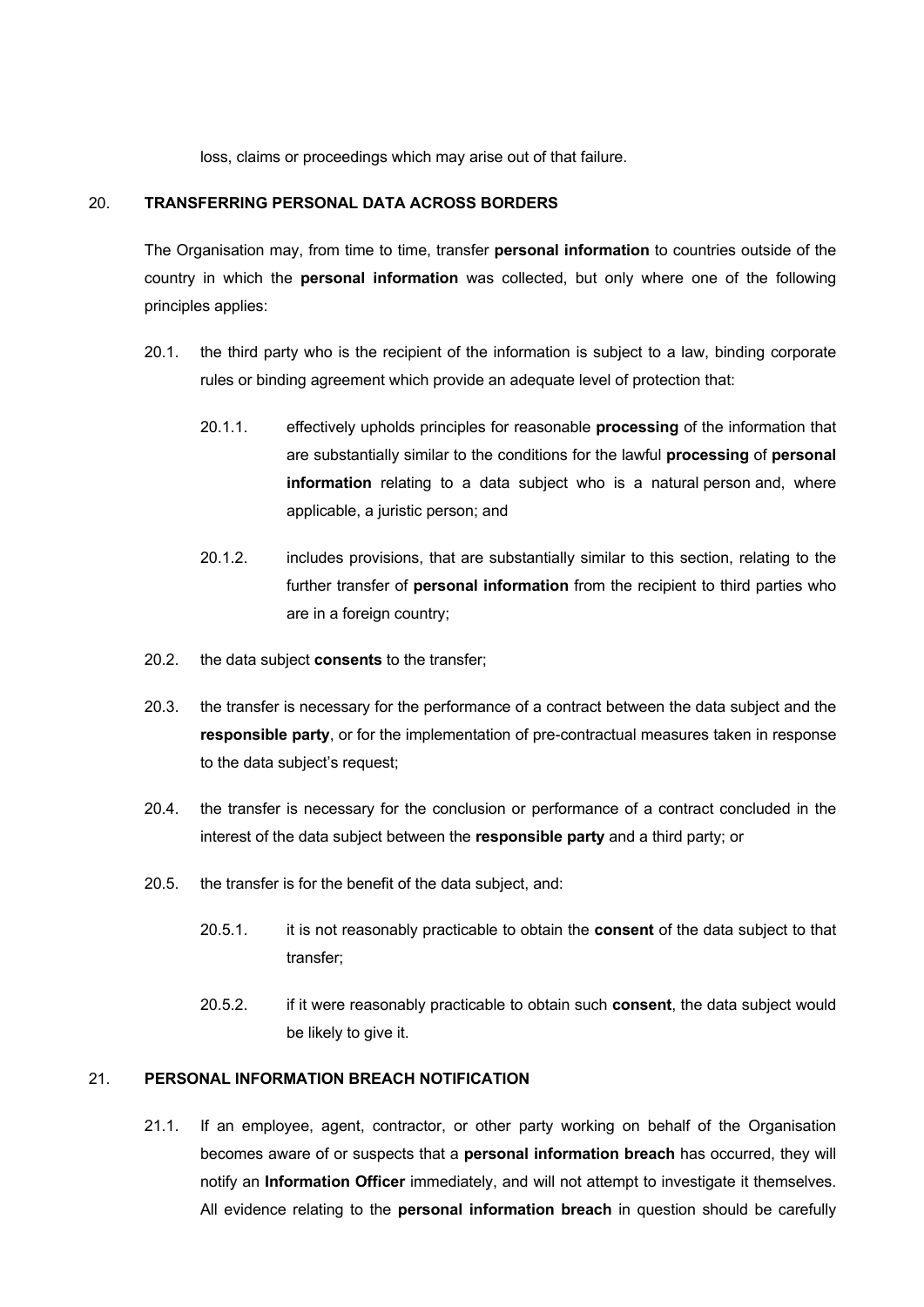retained.

- 21.2. Where there are reasonable grounds to believe that the **personal information** of a data subject has been accessed or acquired by any unauthorised person, the Organisation will, as soon as reasonably possible, notify, in writing:
	- 21.2.1. the **Regulator** (such notification to be within 72 hours, where GDPR is applicable); and
	- 21.2.2. the data subject, unless the identity of such data subject cannot be established.
- 21.3. The notification referred to in clause 21.2 will include, at a minimum, the following information:
	- 21.3.1. a description of the possible consequences of the security compromise;
	- 21.3.2. a description of the measures that the **responsible party** intends to take or has taken to address the security compromise;
	- 21.3.3. a recommendation with regard to the measures to be taken by the data subject to mitigate the possible adverse effects of the security compromise; and
	- 21.3.4. if known to the **responsible party**, the identity of the unauthorised person who may have accessed or acquired the **personal information**.
- 21.4. The Organisation may only delay notification of the data subject if a public body responsible for the prevention, detection or investigation of offences or the **Regulator** determines that notification will impede a criminal investigation by the public body concerned.

### 22. **DEFINITIONS**

- 22.1. In this Policy, the following words mean:
	- 22.1.1. **child**. A natural person under the age of 18 years who is not legally **competent**, without the assistance of a **competent** person, to take any action or decision in respect of any matter concerning him- or herself.
	- 22.1.2. **competent person**. Any person who is legally **competent** to **consent** to any action or decision being taken in respect of any matter concerning a **child**.
	- 22.1.3. **consent**. Any voluntary, specific and informed expression of will in terms of which permission is given for the **processing** of **personal information**.
	- 22.1.4. **de-identify**. In relation to **personal information** of a data subject, to delete any information that: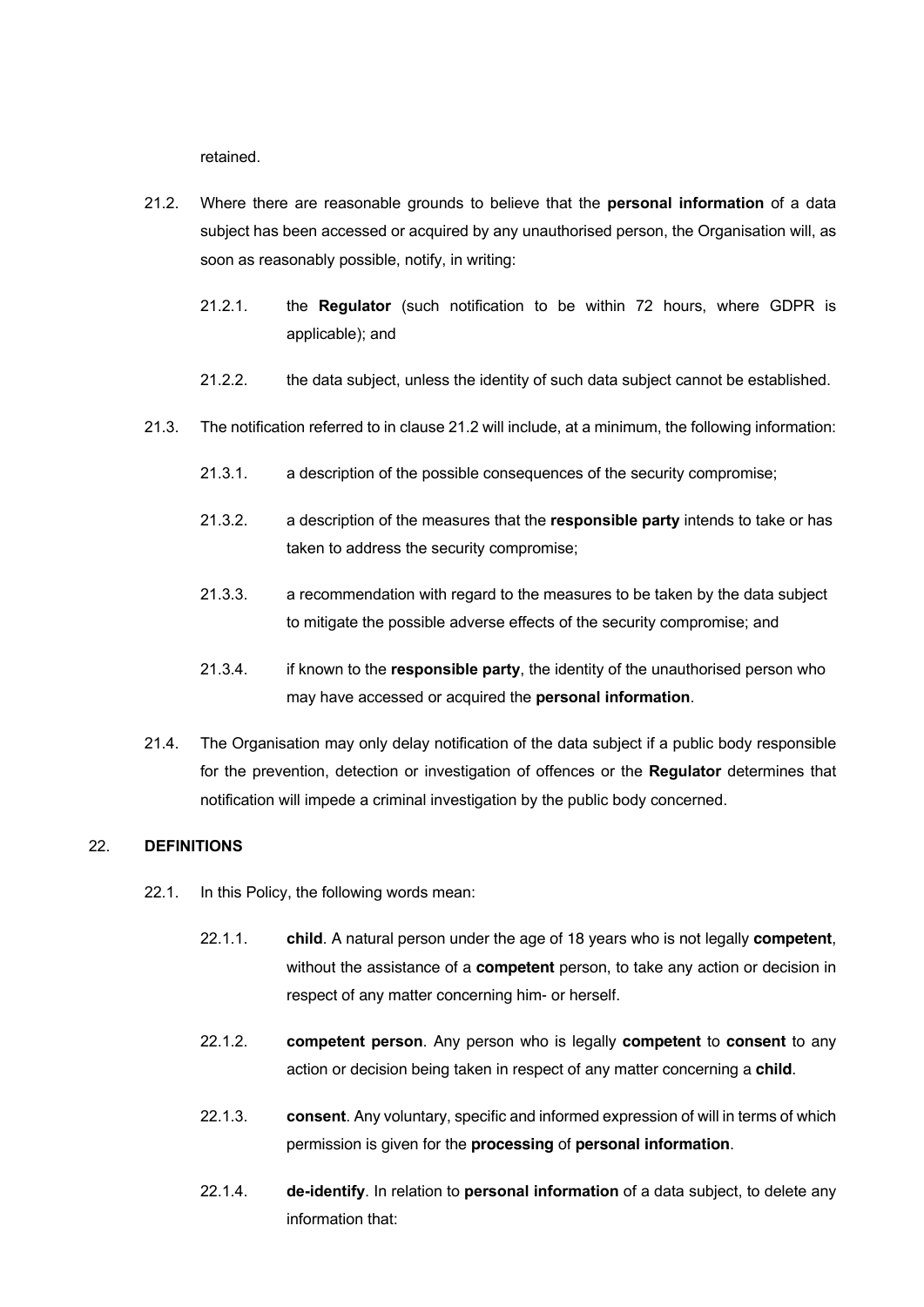- 22.1.4.1. identifies the data subject;
- 22.1.4.2. can be used or manipulated by a reasonably foreseeable method to identify the data subject; or
- 22.1.4.3. can be linked by a reasonably foreseeable method to other information that identifies the data subject,

and ''**de-identified**'' has a corresponding meaning.

- 22.1.5. **Information Officer**. As contemplated in POPI.
- 22.1.6. **operator**. A person who processes **personal information** for a **responsible party** in terms of a contract or mandate, without coming under the direct authority of that party.
- 22.1.7. **personal information**. Any information relating to a data subject who can be identified, directly or indirectly, by reference to an identifier such as a name, identification number, location data, an online identifier, or to one or more factors specific to the physical, physiological, genetic, mental, economic, cultural, or social identity of that data subject.
- 22.1.8. **personal information breach**. A breach of security leading to the accidental or unlawful destruction, loss, alteration, unauthorised disclosure of, or access to **personal information** transmitted, stored, or otherwise **processed**.
- 22.1.9. **process**. Any operation or set of operations performed on **personal information** or sets of **personal information**, whether or not by automated means, such as collection, recording, organisation, structuring, storage, adaptation or alteration, retrieval, consultation, use, disclosure by transmission, dissemination or otherwise making available, alignment or combination, restriction, erasure or destruction.
- 22.1.10. **Regulator**. The Information Regulator established in terms of section 39 of POPI.
- 22.1.11. **responsible party**. A public or private body or any other person which, alone or in conjunction with others, determines the purpose of and means for **processing personal information**.
- 22.1.12. **special personal information**. As contemplated in section 26 of POPI, which includes religious or philosophical beliefs, race or ethnic origin, trade union membership, political persuasion, health or sex life or biometric information of a